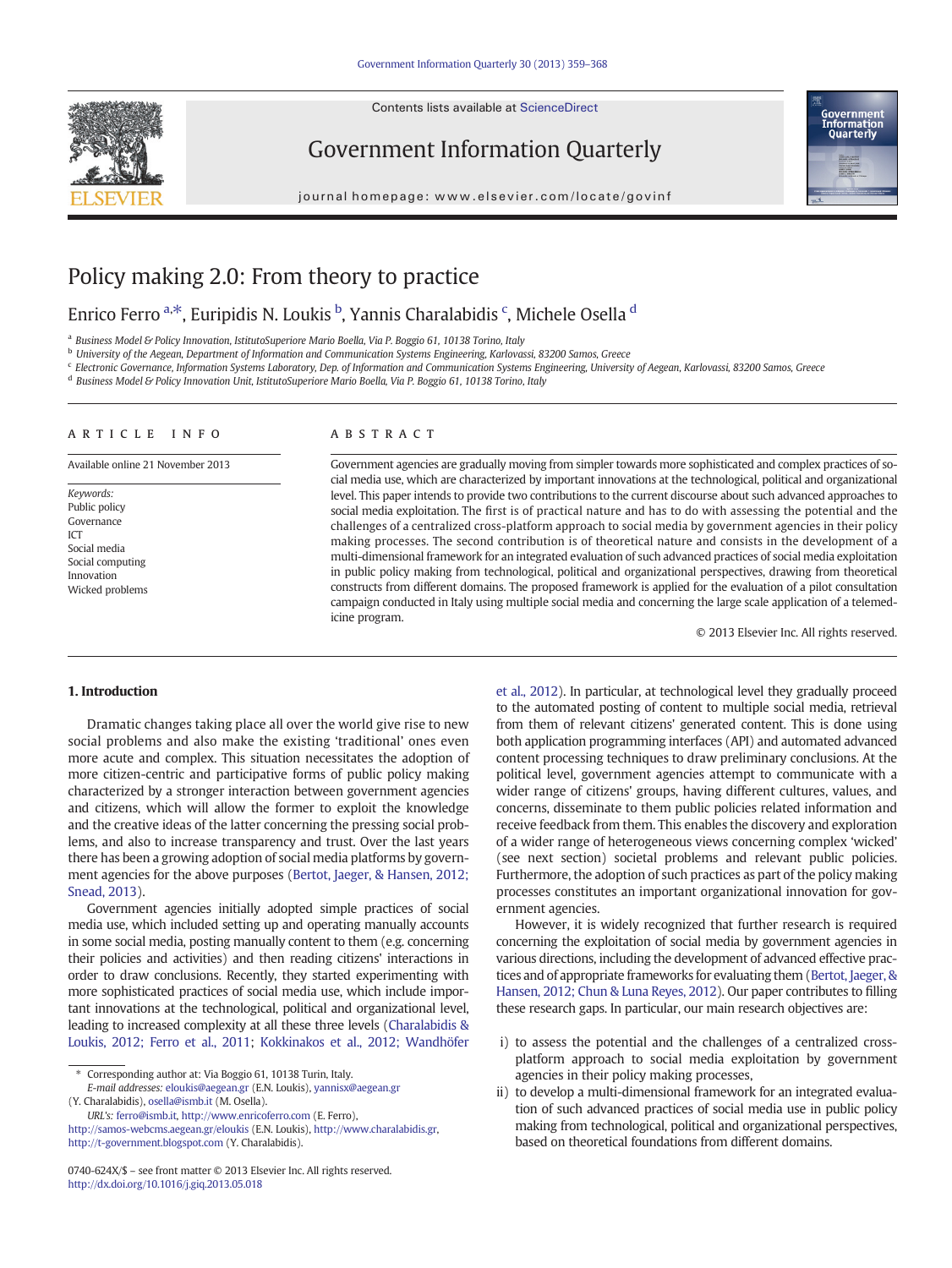This research has been conducted as part of an international research project named PADGETS ('Policy Gadgets Mashing Underlying Group Knowledge in Web 2.0 Media' - [www.padgets.eu](http://www.padgets.eu)), co-funded by the European Commission.

This paper is structured into eight sections. Section two outlines the background of this study. Section three describes the centralized cross-platform approach to social media exploitation by government agencies. Section four presents the proposed multi-dimensional evaluation framework. Section five describes a pilot policy consultation campaign based conducted in Italy. Section six outlines the research method employed. Section seven presents the results of the pilot and its evaluation. Finally, section eight contains some conclusive remarks and future research directions.

# 2. Background

# 2.1. Social media in government

Government agencies are increasingly adopting social media in their policy making processes, as they offer interesting opportunities for: i) increasing citizens' participation and engagement, by providing to more groups a voice in discussions of policy development and implementation; ii) promoting transparency and accountability, and reducing corruption; iii) public services co-production, by enabling government agencies and the public to develop and design jointly government services; and iv) exploiting public knowledge and talent in order to develop innovative solutions to the increasingly serious and complex societal problems [\(Bertot, Jaeger, & Grimes, 2012; Bertot, Jaeger, & Hansen, 2012; Bertot,](#page-8-0) [Jaeger, Munson, & Glaisyer, 2010; Linders, 2012; Tapscott, Williams, &](#page-8-0) [Herman, 2008](#page-8-0)).

These Web 2.0 platforms enable government agencies to 'crowdsource' useful fresh ideas from large numbers of citizens concerning possible solutions to social needs and problems, new public services or improvements of existing ones, or other types of innovations [\(Chun, Shulman, Sandoval, & Hovy, 2010; Hilgers & Ihl, 2010; Linders,](#page-8-0) [2012; Lukensmeyer & Torres, 2008; Nam, 2012; Torres, 2007](#page-8-0)). This can lead to the application of open innovation ideas in the public sector [\(Hilgers & Ihl, 2010\)](#page-9-0), and gradually result in 'co-production' of public services by government and citizens in cooperation ([Linders, 2012\)](#page-9-0). According to [Lukensmeyer and Torres \(2008\)](#page-9-0) such 'citizen-sourcing' may change government's perspective from viewing citizens as "users and choosers" of government services to "makers and shapers" of them.

However, it is widely recognized that extensive further research is required concerning the exploitation of social media by government agencies. [Chun and Luna Reyes \(2012\)](#page-8-0) suggest that additional research is required in this area, mainly in three directions: i) development and analysis of advanced forms of social media usage in government, and appropriate methodologies for evaluating them; ii) development of techniques for processing the 'big social data' collected through citizens' interactions with government in social media, in order to identify ideas, opinions and sentiments; and iii) investigation of the effects of social media exploitation by government on citizens' participation, trust and collaborative governance. Also, [Bertot, Jaeger, and Hansen \(2012\)](#page-8-0) argue that the usage of social media by government poses important new questions and challenges that require extensive research, such as how social media should be used, how this can lead to social inclusion and not increase exclusion of some groups, how can privacy, security, accuracy and achieving issues be addressed, how social media use in government should be governed, and finally what will be its effects on our current democratic models and practices. This paper contributes to filling two of the above research gaps: (a) it analyzes and evaluates an advanced centralized cross-platform approach to social media exploitation by government agencies in order to support public policy making, and (b) it develops a framework for the multi-dimensional evaluation of such advanced practices of social media exploitation by government, which focuses on their fundamental innovations and complexities,

including three perspectives: technological, political and organizational. The following sections (from 2.2 to 2.4) present the theoretical lenses of these three evaluation perspectives.

### 2.2. Software platforms and ecosystems theory

The theory of software platforms and ecosystems posits that software development today is increasingly based on pre-existing 'platforms' consisting of 'building blocks' offering basic functionality, which are used for developing 'modules' that provide additional features fulfilling specialized needs of specific user groups [\(Gawer, 2010; Tiwana, Konsynski,](#page-9-0) [& Bush, 2010](#page-9-0)), e.g., Apple's iPhone operating system served as a platform for the development of its thousands of 'apps' that provide specialized functionalities. Usually the platform is developed by a major player, while numerous modules are developed by a developers' community, who possess specialized knowledge about users' needs. This emerging software development paradigm is highly beneficial, as it reduces significantly the time and cost required for developing specialized functionality.

According to [Tiwana et al. \(2010\)](#page-9-0) the main concept in this software development paradigm is the 'platform', which is defined as an extensible codebase of a software system providing core functionality that can be shared by numerous modules interoperating with it, and the interfaces through which it can be accessed and used; as 'module' is defined as an add-on software subsystem that connects to the platform in order to add functionality to it, while as 'ecosystem' is defined the collection of the platform and the modules that have been developed based on it. Highly important for the functioning of this software development paradigm are the 'interfaces' (stable specifications and design rules that describe how the platform and modules interact and exchange information) and the 'architecture' (conceptual blueprint that describes how the ecosystem is partitioned into a relatively stable platform and a complementary set of modules that are encouraged to vary, and also the design rules binding on both). The development and evolution of such an ecosystem also necessitate effective 'governance' of it, defined as the allocation of decision making to its various stakeholders.

# 2.3. Wicked policy problems theory

According to the theory of wicked policy problems, which has been initially formulated by [Rittel and Weber \(1973\),](#page-9-0) public policy problems have changed dramatically after World War II, so a different approach is required for addressing them. Previously, they usually had clear and widely accepted definitions and objectives, so they could be solved by experts through 'first generation' mathematical methods, which aim to achieve some predefined objectives with the lowest possible resources; this class of public policy problems has been termed as 'tamed'. However, big changes that took place gradually in most societies increased dramatically the complexity of public policy problems. In particular, societies became more heterogeneous and pluralistic in terms of culture, values, concerns and lifestyles, and this made public policy problems 'wicked', i.e., lacking clear and widely agreed definition and objectives, and having many stakeholders with different and heterogeneous problem views, values and concerns.

For these reasons this class of wicked problems cannot be solved by using 'first generation' mathematical methods, since they lack the basic preconditions for this: they do not have clear and widely agreed definitions and objectives that can be adopted as criteria for evaluating possible solutions. So [Rittel and Weber \(1973\)](#page-9-0) suggest that wicked policy problems require 'second generation' methods, which combine in a first stage consultation among problem stakeholders, in order to formulate a shared definition of the problem, and then in a second stage mathematical analysis by experts. In particular, in the first stage discourse and negotiation take place, aiming to synthesize different views and opinions, and finally formulate a shared definition of the problem and the objectives to be achieved. Having this as a base, it is then possible to proceed in a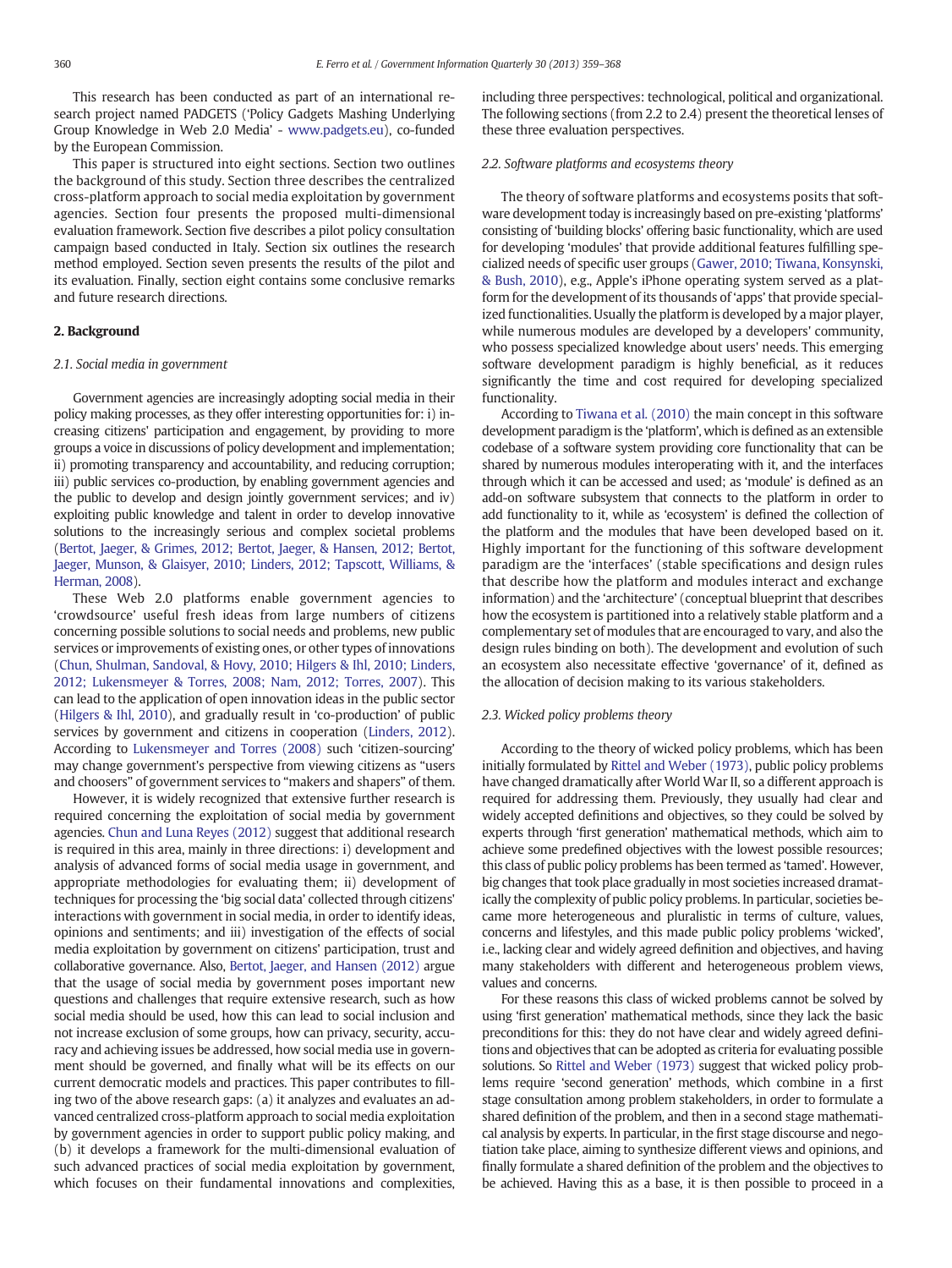#### <span id="page-2-0"></span>Table 1

Innovation characteristics that determine the degree of its adoption.

| Characteristic     | Definition                                                                                      |
|--------------------|-------------------------------------------------------------------------------------------------|
| Relative advantage | The degree to which an innovation is perceived as better than                                   |
|                    | the idea, work practice or object it supersedes                                                 |
| Compatibility      | The degree to which an innovation is perceived as being                                         |
|                    | consistent with the existing values, past experiences, and needs                                |
|                    | of potential adopters                                                                           |
| Complexity         | The degree to which an innovation is perceived as difficult to<br>understand, implement and use |
| Trialability       | The degree to which an innovation may be experimented with<br>on a limited scale basis          |
| Observability      | The degree to which the results of an innovation are visible to<br>others                       |

second stage to a mathematical analysis carried out by experts of the well-defined problem.

Subsequent research on this 'second generation' approach to the solution of public policy problems has revealed that its first stage can be greatly supported by the use of appropriate information systems which allow stakeholders to enter 'topics' (meant as broad discussion areas), 'questions/issues' (particular problems to be addressed within the discussion topic), 'ideas' (possible alternative answers-solutions to questions/issues) and 'arguments' (positive or negative — evidence or viewpoints that support or object to ideas) ([Conklin, 2003; Conklin &](#page-8-0) [Begeman, 1989\)](#page-8-0).

# 2.4. Diffusion of innovation theory

The adoption of the proposed approach to social media usage by government agencies in their public policy making processes and work practices represents a major organizational innovation. Therefore, it is pivotal to examine it from this perspective in order to understand to what extent it has the required characteristics for wide adoption and diffusion. For this purpose we can use the well-established innovation diffusion proposed by [Rogers \(2003\)](#page-9-0), which has been extensively employed for analyzing ICT-related innovations in both the public and the private sectors [\(Raus, Flügge, & Boutellier, 2009; Wonglimpiyarata](#page-9-0) [& Yuberk, 2005\)](#page-9-0). According to this theory, there are five critical characteristics of an innovation that determine the degree of its adoption (see Table 1).

#### 3. A centralized cross-platform approach to social media use

A centralized cross-platform approach to social media exploitation by government agencies in their public policy making processes has been developed within the PADGETS project, which is shown in Fig. 1.

It is based on the concept of 'Policy Gadgets', defined as resources (having the form of content or applications) created by a policy maker, which are typically instantiated through a central system within multiple social media platforms using their APIs. This allows public decision makers to conduct consultation campaigns in a number of selected social media, with each of them possibly attracting different citizens' groups, so that many and heterogeneous groups affected by a particular policy can be reached. The interactions of citizens with these Policy Gadgets (e.g., views, likes, ratings, comments) are then retrieved by the central system using the APIs of these social media. Finally, these interactions undergo sophisticated processing (calculation of various indicators, text mining, sentiment analysis, etc.) in order to derive useful information for the policy maker.

A more detailed description of the key concepts of this approach and the ICT infrastructure developed for supporting it can be found in [Charalabidis and Loukis \(2012\)](#page-8-0) and [Ferro, Osella, Loukis, and](#page-9-0) [Charalabidis \(2013\)](#page-9-0).



Fig. 1. A centralized cross-platform approach to social media use.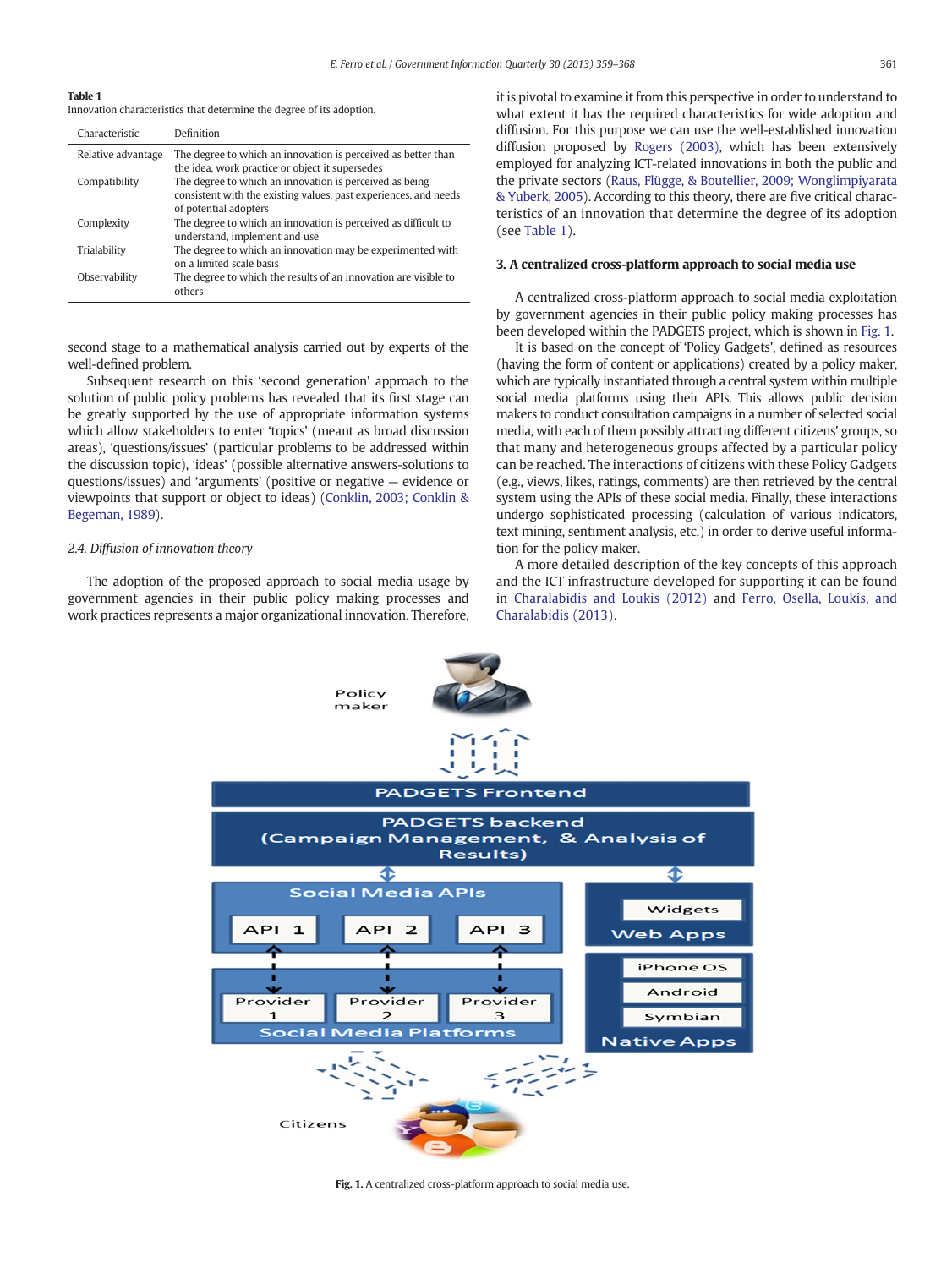# <span id="page-3-0"></span>4. A multi-dimensional evaluation framework

A multi-dimensional framework has been developed for the evaluation of the above centralized cross-platform approach to social media exploitation by government agencies, which is shown in Table 2. It focuses on the fundamental innovations and complexities that characterize these emerging advanced practices of using social media in government policy making processes at the technological, political and organizational level.

From a technological perspective, the implementation of the above approach has to follow the platforms-based development paradigm previously outlined and use as platforms all the targeted social media. It relies to a significant extent on extensive and complex 'external' functionality (i.e. functionality provided not by the central system developers, but by actors external to it) from multiple social media. For this reason it is of critical importance to assess first the technological feasibility of this approach, and the most appropriate lens for this is the 'Software Platforms and Ecosystems Theory'. So the first perspective of our evaluation framework is the technological feasibility evaluation. It assesses to what extent the proposed approach is technologically feasible adopting the software platforms and ecosystems paradigm [\(Gawer, 2010; Tiwana et al., 2010](#page-9-0)), using as 'platforms' the targeted

#### Table 2

A multi-dimensional evaluation framework.

# Technological feasibility evaluation

- To what extent the APIs of the targeted social media provide all the required capabilities for posting policy-related content to them
- To what extent the APIs of the targeted social media provide all the required capabilities for retrieving citizens' interactions with this policy-related content (e.g., views, likes, textual comments)
- To what extent the main preconditions of the platform-based software development paradigm (such as clear interfaces and governance) are fulfilled
- In general to what extent the whole approach is technologically feasible

#### Political evaluation

To what extent the proposed approach is useful/beneficial for policy related campaigns/consultations in terms of …

- Time saving
- Cost saving
- Reaching wider audiences (=more citizens)
- Identifying the particular problems/issues that exist concerning the particular policy
- Identifying possible solutions to these problems/issues
- Identifying relevant advantages (positive arguments) and disadvantages (negative arguments)
- In general collecting high quality feedback/knowledge from the citizens on the particular policy
- Facilitating convergence (at least to some extent) between stakeholders on the definition of the problem the policy attempts to address, the main issues, the main solutions/alternatives, and also their advantages and disadvantages
- Drawing conclusions concerning the degree of citizens' awareness of the policy
- Drawing conclusions concerning the degree of citizens' interest in the policy
- Drawing conclusions about the degree of citizens' acceptance of the policy

# Organizational innovation diffusion evaluation

To what extent the proposed approach:

- Is a better way for consultations with citizens on various public policies than that of the other existing 'physical' (i.e., through 'physical' meetings) or 'electronic' ways for this (relative advantage)
- Is compatible with the policy formulation processes of government agencies (compatibility)
- Its practical application by government agencies policy makers does not require much effort (complexity)
- It can be initially applied in small scale pilot applications by government agencies, in order to assess its capabilities, advantages and disadvantages, before proceeding to a larger scale application (trialability)
- Is an innovation highly visible to other public agencies, policy makers and the society in general, which can create positive impressions and comments (observability)

social media; to what extent the APIs of the targeted social media provide all the required capabilities for posting policy-related content to them and for retrieving from them all the necessary elements of citizens' interactions (e.g., views, likes, textual comments) with this content. Also, it assesses to what extent the main preconditions of the platform-based software development paradigm (such as clear interfaces and governance mechanisms) are fulfilled.

From a political perspective, this centralized cross-platform approach to social media use in policy making aims to communicate with a wider range of heterogeneous citizens' groups, having different cultures, values, concerns, and especially with ones not traditionally involved in politics, and explore a wider range of views and opinions concerning a particular policy under discussion. In this way it attempts to overcome the fundamental difficulty of modern public policy problems, which become increasingly 'wicked' [\(Rittel & Weber, 1973](#page-9-0)), lacking clear and widely agreed definitions and objectives, and having many stakeholders with different and heterogeneous problem views, values and concerns. For this reason, it is important to assess to what extent this advanced approach to social media contributes to achieving the above political objectives, and the most appropriate lens for this is the 'Wicked Problems Theory' [\(Conklin, 2003; Conklin & Begeman, 1989; Rittel & Weber, 1973](#page-8-0)) outlined in 2.3. Therefore the second perspective of our evaluation framework is the political evaluation. It assesses to what extent this approach is useful for conducting policy related campaigns in shorter time, at lower costs and reaching wider audiences. Also, whether it is useful for identifying particular issues within a particular policy domain, possible solutions to them, and relevant advantages; and finally, whether it facilitates convergence (at least to some extent) between stakeholders on the definition of the problem the policy attempts to address, the main issues, the main solutions, and also their advantages and disadvantages. Furthermore, it assesses to what extent it is useful for drawing conclusions concerning citizens' awareness of, interest in and acceptance of this policy.

Finally, the adoption of such sophisticated and complex approaches to social media use as part of the policy making processes of government agencies constitutes an important organizational innovation. Therefore it is paramount to assess the presence of the preconditions for a wide adoption and diffusion, and a suitable basis for this is the well-established and widely used innovation diffusion theory of [Rogers \(2003\)](#page-9-0). The third perspective of our framework is thus the organizational innovation diffusion evaluation. It assesses to what extent this approach has the five characteristics proposed by the above theory: relative advantage, compatibility, complexity, trialability and observability.

# 5. A pilot consultation campaign

In order to evaluate the centralized cross-platform approach to social media exploitation by government agencies presented in [Section 3](#page-2-0), using the evaluation framework described in Section 4, a pilot consultation campaign was conducted by the Piedmont Regional Government, Italy. In 2008, the Piedmont Region launched a pioneering and piloting telemedicine project in one of the least populated and most mountainous of its provinces: Verbano–Cusio–Ossola (VCO). This small pilot project was very successful, it was thus decided by the Regional Government to conduct a consultation campaign through multiple social media, aiming at exploring the possibility to implement the VCO telemedicine initiative at a larger scale in a context different from the initial one, transferring the experience of a limited area to the whole region. In particular, its objective was to convey information on this planned extension of the telemedicine initiative in the whole Piedmont region to interested and affected citizens (e.g., patients and their families, doctors), and then collect feedback from them, using social media. [Fig. 2](#page-4-0) provides a synoptic pictorial representation of the whole process followed in this consultation campaign. The main social media used were Facebook, Twitter and Youtube, and also Flickr and LinkedIn assumed an ancillary role; both textual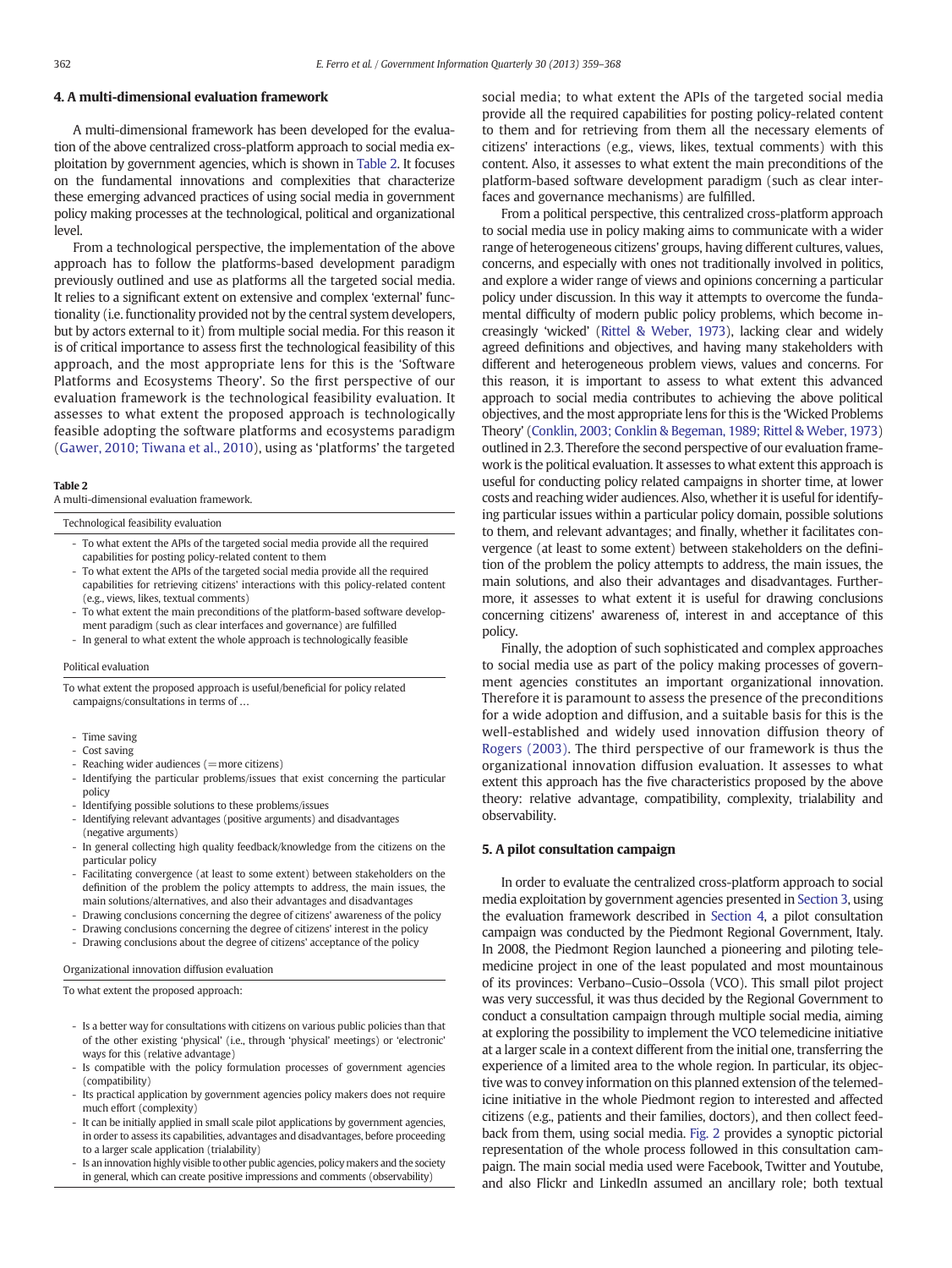<span id="page-4-0"></span>

Fig. 2. Overview of the social media campaign process.

information and videos concerning this telemedicine program were posted. In postings made to Facebook and Twitter a brief Web questionnaire was linked-to in order to be filled by citizens, including questions about the level of acceptance of this telemedicine policy, and also the willingness to co-finance its implementation (e.g., cover personal costs of devices rental, Internet connection, etc.).

Given the complexity of the debated theme, the campaign involved a plurality of stakeholders both within and outside Piedmont government's boundaries. The main stakeholders' groups are shown in Fig. 3.

In addition, the term 'policy maker', although frequently used, does not reflect the high organizational complexity present within government (which includes many different departments involved,



Fig. 3. Stakeholders overview.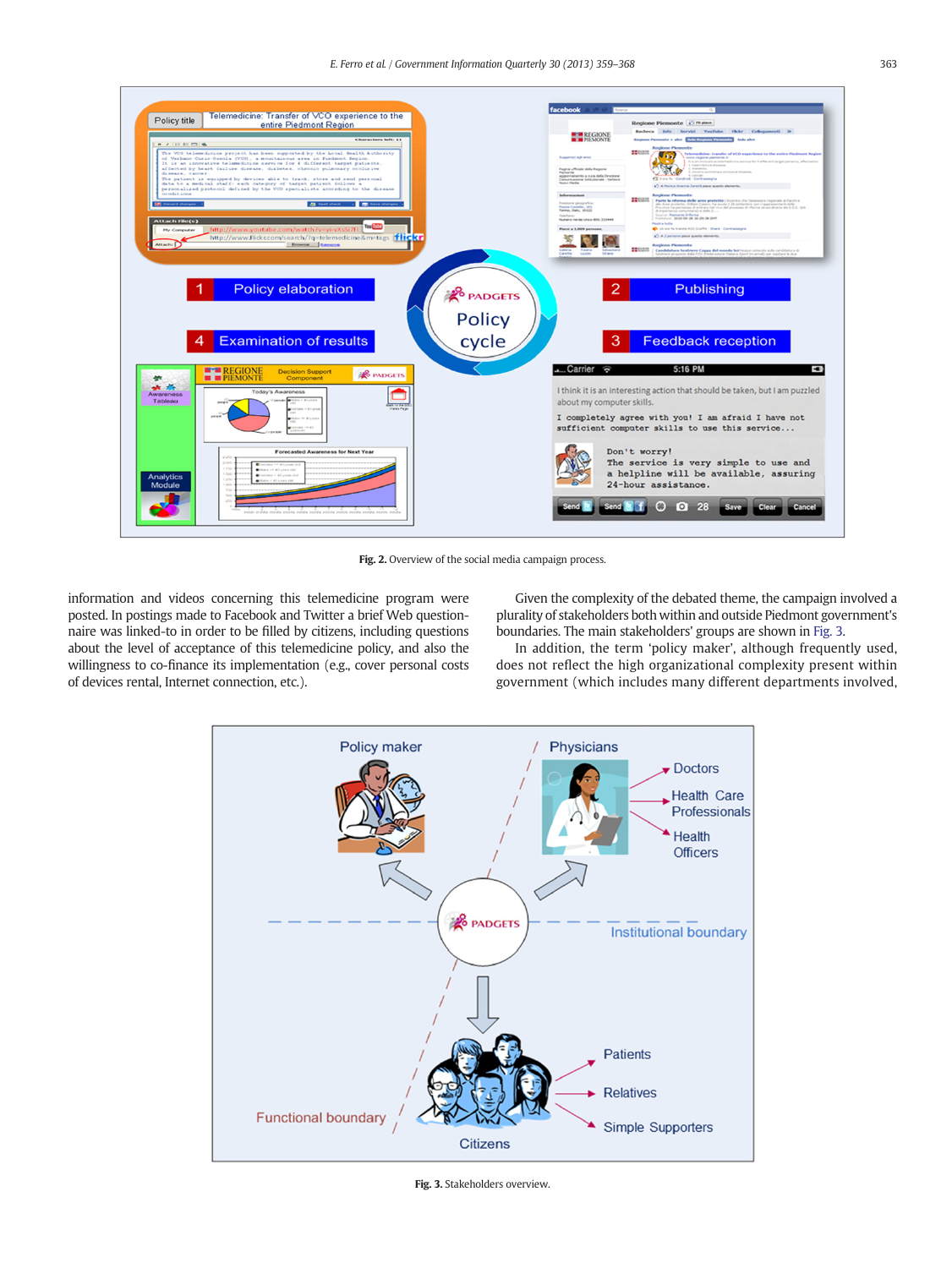<span id="page-5-0"></span>with different roles, competences and cultures). As it is possible to notice from Fig. 4, the management of the social media campaign on telemedicine has required the active participation of a plurality of actors within the Piedmont regional government from public health, budget & finance, institutional communication and regional innovation units.

Remaining within the boundaries of the regional government, an important class of stakeholders, whose input was highly relevant to this social media consultation campaign, is that of the National Health System employees working on providing public health services to patients, a broad spectrum of health care professionals involved in lifelong learning programs and associations and charities involved in patients' assistance. Finally, with respect to citizens, some specific categories of them seem to be more prone to participate in the pilot: citizens with chronic diseases (e.g., heart failure, diabetes, chronic pulmonary occlusive disease, and cancer) and their families. A more detailed description of this pilot is provided by [Ferro et al. \(2013\)](#page-9-0).

# 6. Research method

In order to address our research questions data were collected from five different sources:

i) Initially, after the end of this consultation campaign, the statistics of this consultation campaign were collected from the accounts of the regional government in Facebook, Twitter and Youtube. We focused first on 'view' statistics, which allowed us to assess the level of 'reach' of the messages and content of the campaign. The inherent cross-platform nature of this consultation campaign implies the use of different measures from each platform for this purpose in order to calculate a total 'reach indicator' (measuring number of impressions). For this purpose we used from Facebook the number of views of the posts associated to the campaign which were located on the fan page chosen by the policy makers. Regarding YouTube, we took into account the views of the telemedicine related videos uploaded as part of this campaign. With respect to Twitter, since the number of impressions of a given message ("tweet") cannot be computed, the only viable solution has been to estimate impressions using click-through on the links as well as

YouTube referrals they included: as a consequence, this value represents a significant underestimation of the actual reach achieved through the specific platform. We also examined 'engagement' statistics and used them for calculating an 'engagement indicator'. Again due to the cross-platform nature of this consultation campaign we used for this purpose different measures from each platform: unique users who generated a story through comments, likes, and public sharing in Facebook, unique users who performed actions such as like, dislike, comments and sharing in YouTube and, in Twitter, unique users who re-tweet and reply to tweets representing policy messages published by the campaign initiator.

- ii) We collected the textual comments entered by citizens in the above social media platforms, as they might include quite useful information for policy makers concerning particular issues, barriers or improvements to consider in formulating this telemedicine policy.
- iii) We also collected citizens' responses to the brief Web questionnaire linked-to postings made to Facebook and Twitter, and processed them using SPSS 20.0. The data collected from the above sources i)–iii) were examined and discussed with staff from the involved departments of the Piedmont regional government (see [Section 5](#page-3-0)). These data provided a first basic picture of the outcomes of this consultation campaign, which was used as a background for the interviews that followed (see source v) below).
- iv) Furthermore in order to evaluate the technological feasibility (i.e. assess the four components of it shown in [Table 2](#page-3-0)) we analyzed the official descriptions of the APIs of five widely used social media platforms: Blogger, Facebook, Twitter, YouTube and LinkedIn. In particular, we examined the methods they provide for publishing various types of content and for retrieving users' interactions with it, and also their interfaces and governance.
- v) Finally in order to conduct the political evaluation and the organizational innovation diffusion evaluation (i.e. assess the eleven components of the former and the five components of the latter shown in [Table 2\)](#page-3-0) face to face semi-structured interviews were organized with experienced staff of the Piedmont regional government who were involved in the pilot (the Head of Regional Public Health Department and a senior member of the Regional



Fig. 4. Policy maker stakeholder categories.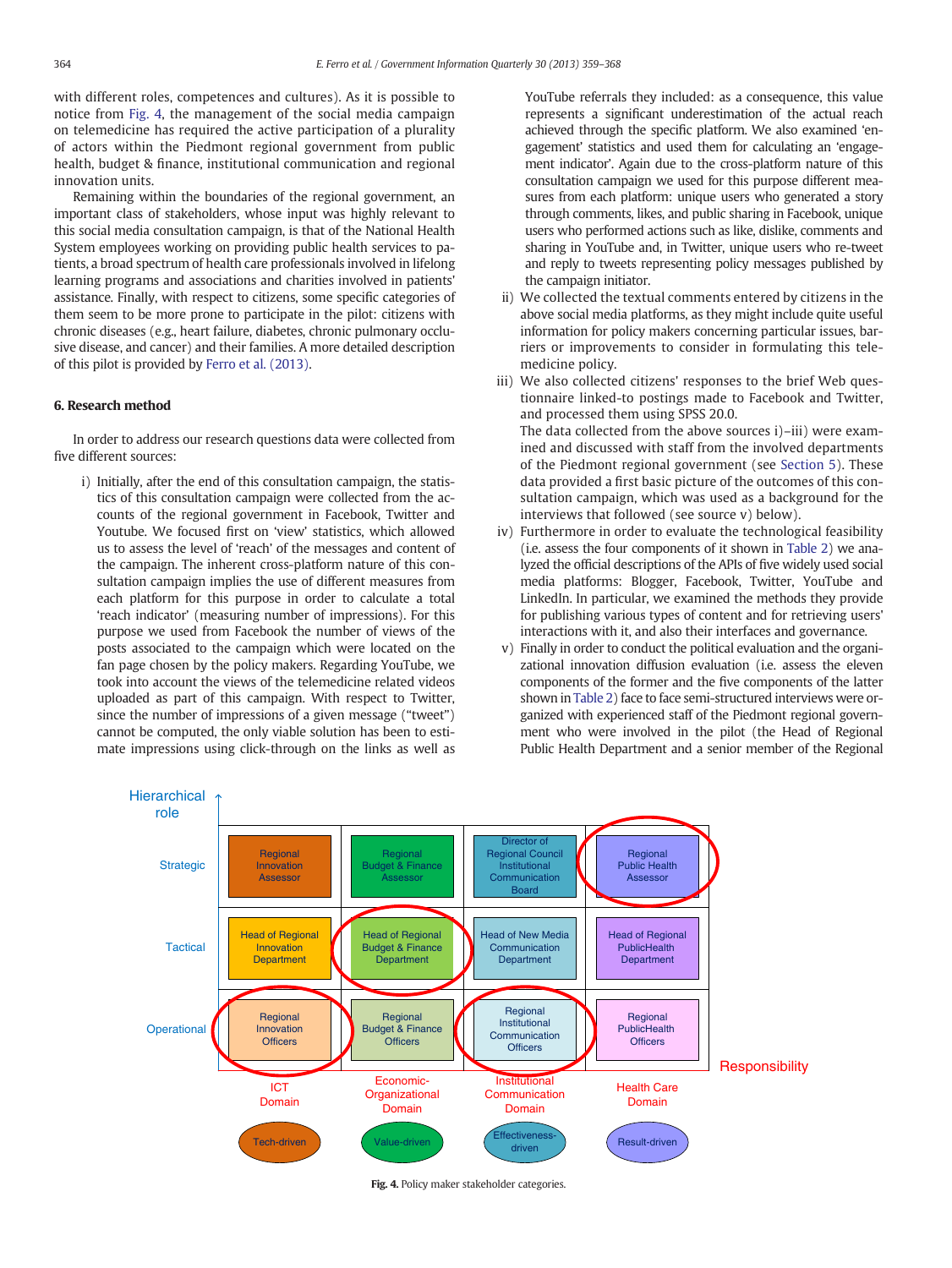Innovation Department). Each interview lasted about one hour and was tape-recorded, transcribed and then coded manually by the first and the fourth author separately, using an open coding approach ([Maylor & Blackmon, 2005\)](#page-9-0). Results were then compared and differences were resolved.

# 7. Results

# 7.1. Basic results

# 7.1.1. Citizens' reach and engagement

In terms of reach, the policy messages posted in the abovementioned social media platforms have generated over 28,000 views, based on the calculation method described in [Section 6](#page-5-0). Translating impressions into unique user accounts, the data offered by the platforms' analytics show that over 11,000 accounts have been reached. Moving from passive interactions to active engagement, platforms' analytics reveal the participation of more than 300 (unique) individuals during the campaign lifecycle. In addition, it is relevant to stress that performances exhibited by campaign messages published during the pilot on regional government's accounts have been remarkably superior to other messages posted in the same period apart from the institutional campaign, which may be seen in the guise of a control group. A quintessential example in this vein has to do with Facebook regional channel: the messages of this campaign had reach three times larger than that of the others (on average), while, in terms of active engagement, and generated reactions about twenty times more than that of the usual.

# 7.1.2. Citizens' opinions on telemedicine

The results from the analysis of citizens' responses to the Web questionnaire highlight that the underlying telemedicine policy idea was received very positively by 94% of the respondents. In addition, 62% of them declared willing to co-finance the implementation of the solution.

The analysis of citizens' comments provided very useful insights on the benefits expected from this telemedicine policy, and at the same time on possible problems, issues, barriers and required improvements. First of all, telemedicine is perceived as a lever for the rationalization of public spending, especially in a period of tight budgets. Some messages in this vein are reported below:

'The project has very good prospects and it can certainly represent an efficient way to reduce the cost of public health and prevention services'.

'An example to follow for regions like mine, Lazio, where – more and more frequently – past and present spending reviews are leading to closure of hospitals'.

Substantial benefits are expected to arise also on the patient's side: whilst the continuous supervision of the patient's conditions contributes to improve the quality of healthcare provision, a reduction in the number of trips to the hospital has a remarkable impact in terms of savings (i.e., time devoted to mobility and waiting in queues, and cost of fuel), effort and environmental footprint (i.e., containment of CO2 emissions). Below, a selection of messages emphasizing this point of view:

'Telemedicine can remarkably reduce the queue for particular clinical examinations whose waiting time has now become eternal'.

'By improving the quality of life as well as the quality of care provision, telemedicine constitutes a smart use of technology. Tough times for aficionados of long queues at the counters of local health offices!'.

However, despite rosy expectations coming from technophiles, there are still some major roadblocks clearly perceived by the some parts of the population. In fact, a number of concerns have been expressed about the uneven technological literacy among patients, in light of the relentless aging phenomenon:

'It's better a "virtual" Doctor than dying for lack of care … However, please help patients who do not master technologies!'.

Finally, citizens involved in the campaign outlined the risk of applying a technocratic approach that does not take into account the human aspects of the physician–patient relationship:

'In my opinion, the human relationship is paramount, especially in severe cases or with elderly people'.'In any case, data interpretation – especially in more complex situations – requires always a thorough (and human) assessment'.

These opinions can be quite useful for the formulation of public policies in this area. According to the 'public value' paradigm ([Alford &](#page-8-0) [Hughes, 2008; Cordella & Bonina, 2012; Moore, 1995](#page-8-0)), government policies should aim not only at economic objectives, but also at a wider range of objectives associated with promoting collective values and preferences, by fulfilling 'the needs and wants of collective citizenry'. Similarly, public sector ICT should be examined not only from an economic and efficiency perspective, but also from a public value perspective, with respect to its role in the production of public value ([Cordella & Bonina,](#page-8-0) [2012; Cordella & Iannaci, 2010](#page-8-0)). However 'defining what is valuable to the collective citizenry is an inherent challenge' ([Alford & Hughes,](#page-8-0) [2008](#page-8-0)). This wealth of comments from different citizens' groups that such a multiple social media usage approach provides can be very useful for meeting this big challenge, since it enables the identification of 'positive values' of citizens with respect to the particular policy or even policy domain in general (i.e. things that citizens value), as it happens in the first five of the above comments: rationalization of public spending, reduction of queues in clinical examinations, better patients' quality of life, less trips to hospitals, and reduced  $CO<sub>2</sub>$  emissions. At the same time it enables the identification of 'negative values' perceived by citizens with respect to the particular policy or even policy domain in general (i.e. things that citizens dislike), as it happens in the next five comments: health care with less human relationships between patients and doctors, or with less 'physical examination', etc. These positive and negative values of the citizens can be very useful for the design of public policies, and also for their subsequent evaluation, based on the public value paradigm.

# 7.2. Evaluation

#### 7.2.1. Technological feasibility evaluation

From the analysis of the APIs of the most widely used social media platforms it has been concluded that all these social media have strategies to support the development of third party applications using their data, by providing through their APIs a rich functionality for posting and retrieving content, exposing methods that 'go deeply' into their core functionalities. From the above analysis it can be concluded that the main pre-conditions of the platform-based software development paradigm are fulfilled to a satisfactory extent, but not completely. All five examined social media provide an extensive and highly useful purposes' core 'platform' functionality, which is accessible to third party applications, and can be used for the development of 'modules' providing additional specialized functionalities through APIs, so that the platforms and the modules can work well together as an 'ecosystem'. Also, there are clear 'interfaces', i.e. specifications and design rules that describe how the platform and modules interact and exchange information, based on well-defined API, and effective 'governance' mechanisms of the 'ecosystem' (based on the clear allocation of decision making rights to the main stakeholders — platforms' owners and modules developers). Therefore the proposed complex form of social media used by government agencies for supporting public policy making seems to be technologically feasible to a large extent.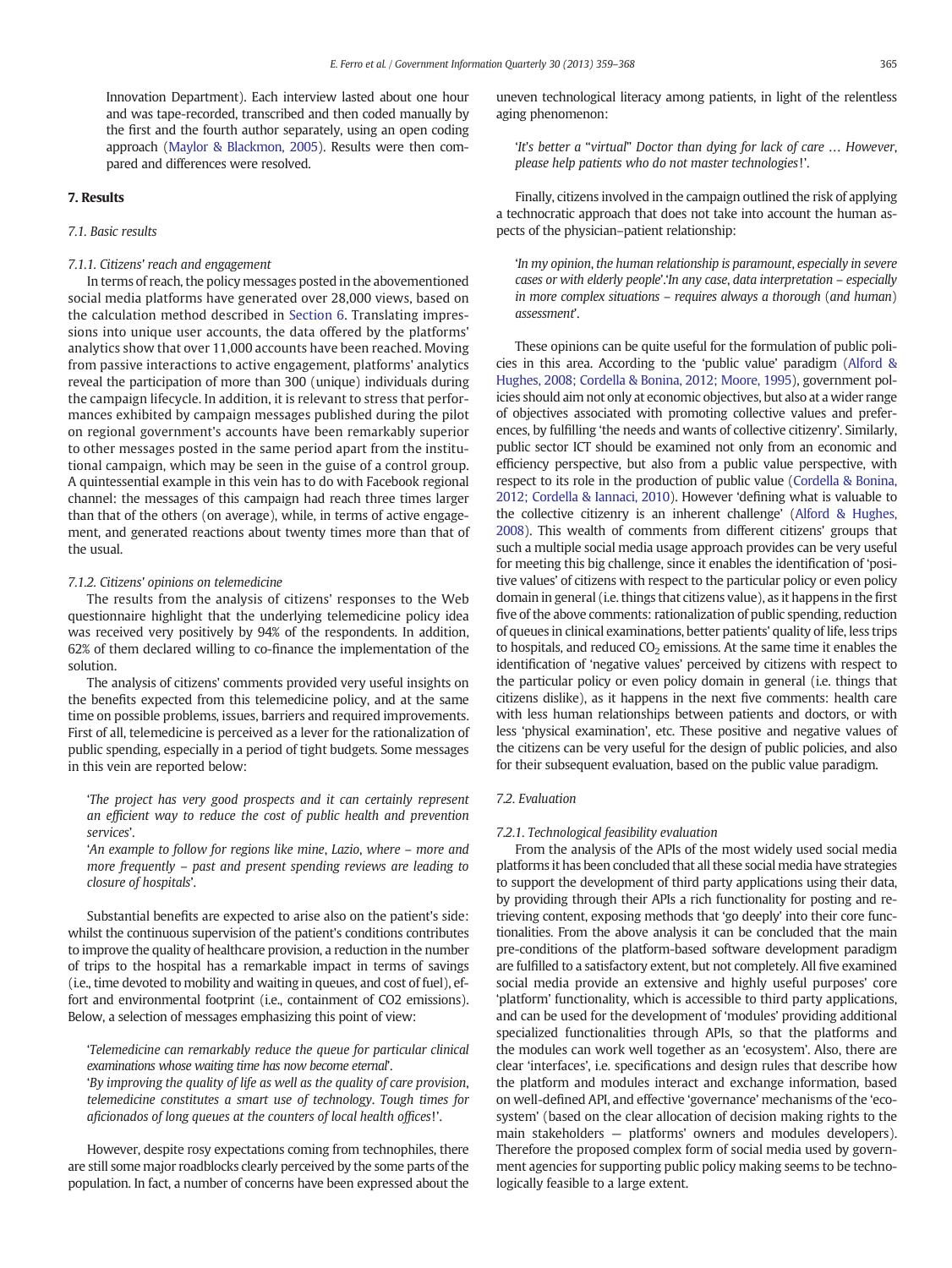However, some deficiencies have been identified as well. First, the APIs of most of the examined social media are not characterized by stability, and change very frequently, which necessitates significant effort in order to continuously adapt third party applications (such as our central platform) in order to keep them operational. Second, there are problems in obtaining important author demographic information for each 'unit of content' (e.g., for each blog post) retrieved from them, such as author's gender, age group, education, etc., which is necessary in order to calculate various indicators (e.g., metrics of the awareness of, interest in or acceptance of our policy message) per gender, age and education group; this is very important for the usefulness of these indicators for the public policy makers, as they usually vary significantly among different gender, age and education groups, as aggregated values of them are much less useful to policy makers (as the composition of the users of such social media platforms with respect to gender, age group and education are usually not representative of the population).

# 7.2.2. Political evaluation

Interviewees believe that this centralized cross-platform approach to social media use may contribute significantly to the efficiency of policy making in terms of ability to reach more people in a shorter time and at lower costs. One of them offered a clear and synthetic answer on this:

"Conducting the same activities without the platform would have meant doubling the cost."

Interviewees emphasized that social media communication channels are characterized by rapid and viral diffusion patterns. This results in the possibility to reach a widespread audience with limited labor intensity, a characteristic representing an important value driver for policy makers. In addition, they agree that the concurrent and coordinated usage of complementary social media platforms such as Facebook, YouTube and Twitter enabled reaching a much wider range of citizens' groups and also proved to generate significant synergies in terms of overall cross-platform results. More citizens' groups can be reached or involved in a policy-related discussion by using multiple social media, in comparison with the existing alternative methods (e.g. organizing 'physical meetings', or electronic consultations in government operated 'official' websites); however, it has been noted that there are still citizens' groups who do not have ICT access and skills, so still they cannot be reached and involved in this way (physical meetings are more appropriate for them).

Furthermore, taking into account the analysis of citizens' comments described in 7.1.2, interviewees highlighted the ability of this approach to clearly single out both issues and concerns posed by various stakeholders' groups, and at the same time their expectations, concerning the investigated policy solutions, and to identify differences among groups. Also, they agree that these comments reveal positive and negative values of citizens:

#### 'what citizens like and what they dislike',

concerning a particular policy, or policy domain in general, and also possible positive or negative impacts of the policy in these dimensions.

However, they found this approach less performing in terms of solutions' identification to various issues and concerns posed, and also of facilitating convergence between differing stakeholders' views. The difficulty in generating viable solutions has probably to do with the fact that the complexity of the wicked problems inherent in policy actions is quite difficult to address through social media interactions that are often characterized by tight brevity constraints (as in the case of Twitter) or by quick interactions that leave little room to pondering and often contain a significant emotional component [\(Wang, Zeng,](#page-9-0) [Carley, & Mao, 2007](#page-9-0)). As per the convergence between stakeholders' views, the limited performance may be ascribed to a number of factors.

First, discussion tends to be fragmented between the different used social media thus rendering it more difficult for any given users to have an overall vision. Second, messages tend to be targeted at the government agency rather than aimed at opening up a debate among social media users.

Finally, when looking at the extent to which the approach proposed allows to highlight the levels of people's awareness, interest and acceptance towards a given policy solution, the interviewees believe that the approached proved extremely valuable. The traceability of actions generated over social media (e.g., likes, shares, retweets) combined with the possibility to associate social media usage with more traditional survey-based interactions allowed to produce reliable estimates.

#### 7.2.3. Organizational innovation diffusion evaluation

All interviewees agreed that such a centralized use of multiple social media in policy making processes of government agencies offers strong relative advantages, in comparison with existing both 'physical' alternatives (e.g. physical meetings for communicating with citizens concerning various public policies under design or implementation) and 'electronic' ones (e.g. government e-participation/e-consultation portals). A substantial relative advantage arises with respect to previous generation of e-participation models due to the fact that government makes a first step towards citizens rather than expecting the citizenry to move their content production activity onto the 'official' spaces created for e-participation. It was mentioned that the high levels of citizens' reach and engagement achieved and the useful insights offered by citizens' textual comments and opinions, indicate the significant benefits and relative advantages that the examined centralized cross-platform approach provides.

With respect to compatibility, the interviewees found that this approach seems to fit in with the policy formulation processes of Piedmont Regional Government, since:

'it is flexible enough to allow public agencies to adopt it without completely changing the standard processes',

and also is compatible to their existing value system. However, this compatibility, and also the above mentioned benefits, were to a significant extent due to three specific characteristics of the particular government agency, which might not exist in other contexts: i) their long political tradition of bi-directional communication with citizens in all phases of policy making (other government agencies might not place much emphasis on this, due to a focus on the everyday operations and emergencies, or fear of losing control), ii) their previous skills and experience in using social media for the above purpose, and iii) their positive general attitude towards innovation. They stressed that a 'typical public servant' might initially not feel 'culturally fit' for and familiar with the language and style of dialog in most social media, and find it difficult to participate effectively in such dialogs; so some training, followed by some 'familiarization period' would probably be required.

With respect to complexity, it was mentioned that this approach, in combination with the ICT tools supporting it, have the distinctive trait of keeping moderate the cognitive effort required to policy makers. The tool hides complex processing algorithms behind the scene and provides decision makers with a set of synthetic, fresh and relevant data through intuitive visual outputs. The easily understandable way of reporting campaign results determines a substantial simplicity in usage that clears the hurdle of complexity, creating a fertile soil for a smooth adoption by every policymaker inclined to embrace 'open' policy making.

Furthermore, the successful completion of the pilot held in Piedmont Region corroborates the a priori conviction that this approach might take advantage of a noticeable scalability that allows to move all along the continuum ranging from small scale to full scale. All interviewees agreed that this innovation may be experimented in a small scale without particular obstacles, since there does not exist a 'minimum efficient scale' for running a campaign, so it is characterized by trialability.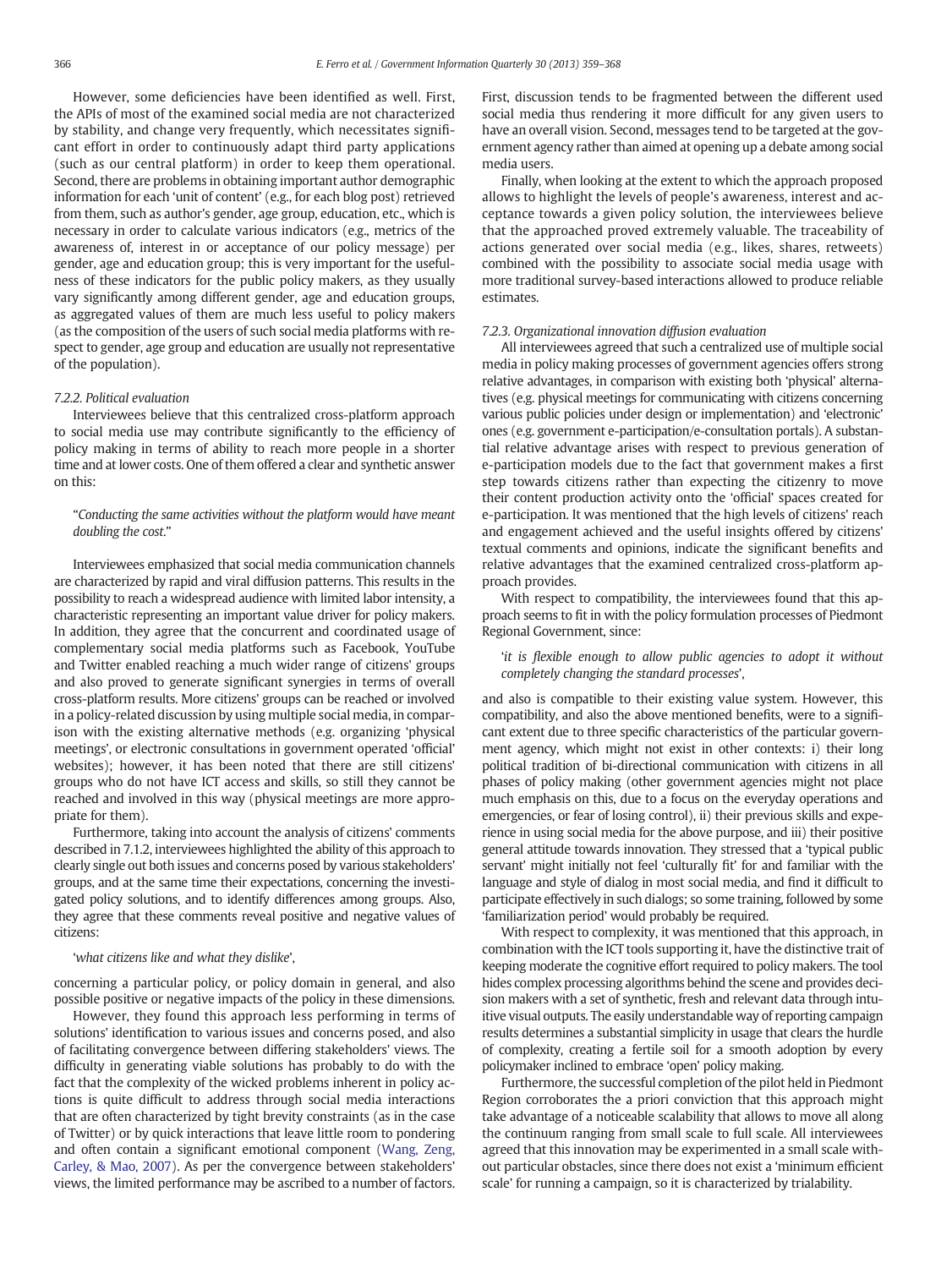<span id="page-8-0"></span>Finally, the interviewees mentioned that the high exposure given by social media to public policy campaigns makes this innovation highly visible to other public agencies, policy makers and the society in general. In fact, policy messages make their appearance on public pages accessible by everyone (i.e., Facebook Fan Pages, Twitter Pages, YouTube Channels) and viral 'contagious' phenomena occurring in the social media realm in light of intertwined social connections play their part in garnering a rapid and vast spreading of the policy proposal at stake. These result in high observability of this innovation.

#### 8. Conclusions

Government agencies move towards more sophisticated practices of using social media in their policy making processes, which are characterized by important innovations and higher complexity at the technological, political and organizational level. It is important to analyze and evaluate these emerging practices from multiple perspectives, based on sound theoretical foundations. This paper made a contribution in this direction:

- It evaluated a centralized cross-platform approach to social media exploitation by government.
- It developed for this purpose a multidimensional evaluation framework, which focuses on the fundamental innovations and complexities that characterize these emerging advanced practices of using social media in government policy making processes at the technological, political and organizational level.

From our analysis interesting conclusions have been drawn concerning the strengths and the potential, and at the same time the weaknesses and challenges of this approach. In particular, it has been concluded that it is technologically feasible to a large extent, since the APIs of social media provide a variety of methods for posting and retrieving content. However, the problems of obtaining authors' demographics from social media, mainly due to their privacy policies, do not allow an important part of the required functionality for policy makers (calculations indicators per gender, age and educational group) to be provided; also, the lack of stability of most social media API increases the required maintenance effort and cost.

From a political point of view this approach can be useful/beneficial for addressing fundamental challenges that public policy making faces in its attempts to solve the wicked problems of modern societies. In particular, it enables reaching wider and heterogeneous audiences in shorter time and at lower costs, conveying policy-related information to them, and also identifying a wide range of particular problems/issues they perceive with respect to a policy under discussion. Furthermore, the wealth of comments from different citizens' groups that such a multiple social media usage approach provides enables the identification of citizens' 'positive values' (things that citizens value) and also 'negative values' (things that citizens dislike) with respect to the particular policy action or domain, which are very useful for the comprehensive design and evaluation of public policies. On the other hand, this approach seems to be less efficient in solutions generation and also in convergence facilitation among stakeholders' views.

Finally, it has been concluded that this approach has the fundamental preconditions for a wide diffusion and adoption by government agencies: relative advantage, compatibility with existing values and processes, reasonable complexity, trialability and observability. However, its compatibility, and in general the benefits to be created by it, depends to some extent on the culture and the skills of the adopting government agency.

The above findings indicate that this ICT intervention in the policy making processes of government agencies can create considerable value, which is shaped both by features of the technologies used (e.g. ease of use and extensive content generation capabilities of the social media platforms) and also by human agency and culture (e.g. government agencies' political tradition concerning interactions with citizens, culture, skills and experience in social media exploitation, general attitude towards innovation). So they point neither towards 'technological determinism' nor towards 'social determinism', but rather in a socio-technical direction (adopting the terminology of [Heeks and Bailur \(2007\)\)](#page-9-0).

Our results have interesting implications for research and practice. With respect to research they provide a multi-dimensional evaluation framework that can be used (with appropriate adaptations) for the investigation of the emerging more sophisticated practices of using social media in the policy processes of government agencies, which focuses of the main innovations and complexities (technological, political and organizational) that characterize these practices, and combines theoretical foundations from different domains. With respect to practice, our results indicate that government agencies should not limit themselves to the existing today simpler practices of social media use for communicating with citizens, but should adopt more sophisticated approaches using multiple social media that attract different citizens' groups, having high levels of automation of content posting and retrieval, and also advanced processing capabilities. However, the success of these practices will require training and familiarization of their staff with a new language and style of dialog with citizens, quite different from the existing ones. Also, social media should provide more demographics (mainly gender, age and education group) concerning content retrieved from them, which will enable the development of much more valuable third party applications for government (and possibly for private sector firms as well). Furthermore, they should stabilize their APIs and reduce their changes to the absolutely necessary ones.

Nevertheless, a significant amount of research is still necessary in order to turn such practices into a mainstream and highly valueadded activity. Future research efforts should thus try to evaluate other advanced practices of social media use in government along the entire policy cycle, from agenda setting to policy evaluation, in order to test and assess their suitability to the different policy phases. In particular, the attention should focus on shedding some light on: their integration with existing traditional processes in terms of timing and interactions, the development of discussion protocols allowing to move from opinion expression to coordinated and fruitful discussions, and the identification of possible distortions in the dynamics of opinion formulation over social media. Furthermore the proposed evaluation framework can be enriched and include additional perspectives, and then used for the evaluation of such advanced practices of social media use in government.

#### References

- Alford, J., & Hughes, O. (2008). [Public value pragmatism as the next phase of public](http://refhub.elsevier.com/S0740-624X(13)00079-8/rf0005) management. [American Review of Public Administration](http://refhub.elsevier.com/S0740-624X(13)00079-8/rf0005), 38(2), 130–148.
- Bertot, J. C., Jaeger, P. T., & Grimes, J. M. (2012). [Promoting transparency and accountability](http://refhub.elsevier.com/S0740-624X(13)00079-8/rf0020) [through ICTs, social media, and collaborative e-government.](http://refhub.elsevier.com/S0740-624X(13)00079-8/rf0020) Transforming Government: [People, Process and Policy](http://refhub.elsevier.com/S0740-624X(13)00079-8/rf0020), 6(1), 78–91.
- Bertot, J. C., Jaeger, P. T., & Hansen, D. (2012). [The impact of policies on government social](http://refhub.elsevier.com/S0740-624X(13)00079-8/rf0015) [media usage: Issues, challenges and recommendations.](http://refhub.elsevier.com/S0740-624X(13)00079-8/rf0015) Government Information [Quarterly](http://refhub.elsevier.com/S0740-624X(13)00079-8/rf0015), 29, 30–40.
- Bertot, J. C., Jaeger, P. T., Munson, S., & Glaisyer, T. (2010). [Engaging the public in open](http://refhub.elsevier.com/S0740-624X(13)00079-8/rf0010) [government: The policy and government application of social media technology for](http://refhub.elsevier.com/S0740-624X(13)00079-8/rf0010) [government transparency.](http://refhub.elsevier.com/S0740-624X(13)00079-8/rf0010) IEEE Computer, 43(11), 53–59.
- Charalabidis, Y., & Loukis, E. (2012). [Participative public policy making through multiple](http://refhub.elsevier.com/S0740-624X(13)00079-8/rf0025) social media platforms utilization. [International Journal of Electronic Government](http://refhub.elsevier.com/S0740-624X(13)00079-8/rf0025) [Research](http://refhub.elsevier.com/S0740-624X(13)00079-8/rf0025), 8(3), 78–97.
- Chun, S. A., & Luna Reyes, L. F. (2012). Editorial [Social media in government.](http://refhub.elsevier.com/S0740-624X(13)00079-8/rf0035) Government [Information Quarterly](http://refhub.elsevier.com/S0740-624X(13)00079-8/rf0035), 29, 441–445.
- Chun, S. A., Shulman, S., Sandoval, R., & Hovy, E. (2010). [Government 2.0: Making connec](http://refhub.elsevier.com/S0740-624X(13)00079-8/rf0030)[tions between citizens, data and government.](http://refhub.elsevier.com/S0740-624X(13)00079-8/rf0030) Information Polity, 15(1/2), 1–9.
- Conklin, J. (2003). Dialog mapping: Refl[ections on an industrial strength case study.](http://refhub.elsevier.com/S0740-624X(13)00079-8/rf0040) [In P. Kirschner, S. Buckingham Shum, & C. Carr \(Eds.\),](http://refhub.elsevier.com/S0740-624X(13)00079-8/rf0040) Visualizing Argumentation: [Software Tools for Collaborative and Educational Sense-Making](http://refhub.elsevier.com/S0740-624X(13)00079-8/rf0040). London: Springer [Verlag.](http://refhub.elsevier.com/S0740-624X(13)00079-8/rf0040)
- Conklin, J., & Begeman, M. (1989). gIBIS: A tool for all reasons. [Journal of the American Society](http://refhub.elsevier.com/S0740-624X(13)00079-8/rf0045) [for Information Science](http://refhub.elsevier.com/S0740-624X(13)00079-8/rf0045), 40(3), 200–213.
- Cordella, A., & Bonina, C. M. (2012). [A public value perspective for ICT enabled public sector](http://refhub.elsevier.com/S0740-624X(13)00079-8/rf0055) reforms. [Government Information Quarterly](http://refhub.elsevier.com/S0740-624X(13)00079-8/rf0055), 29, 512–520.